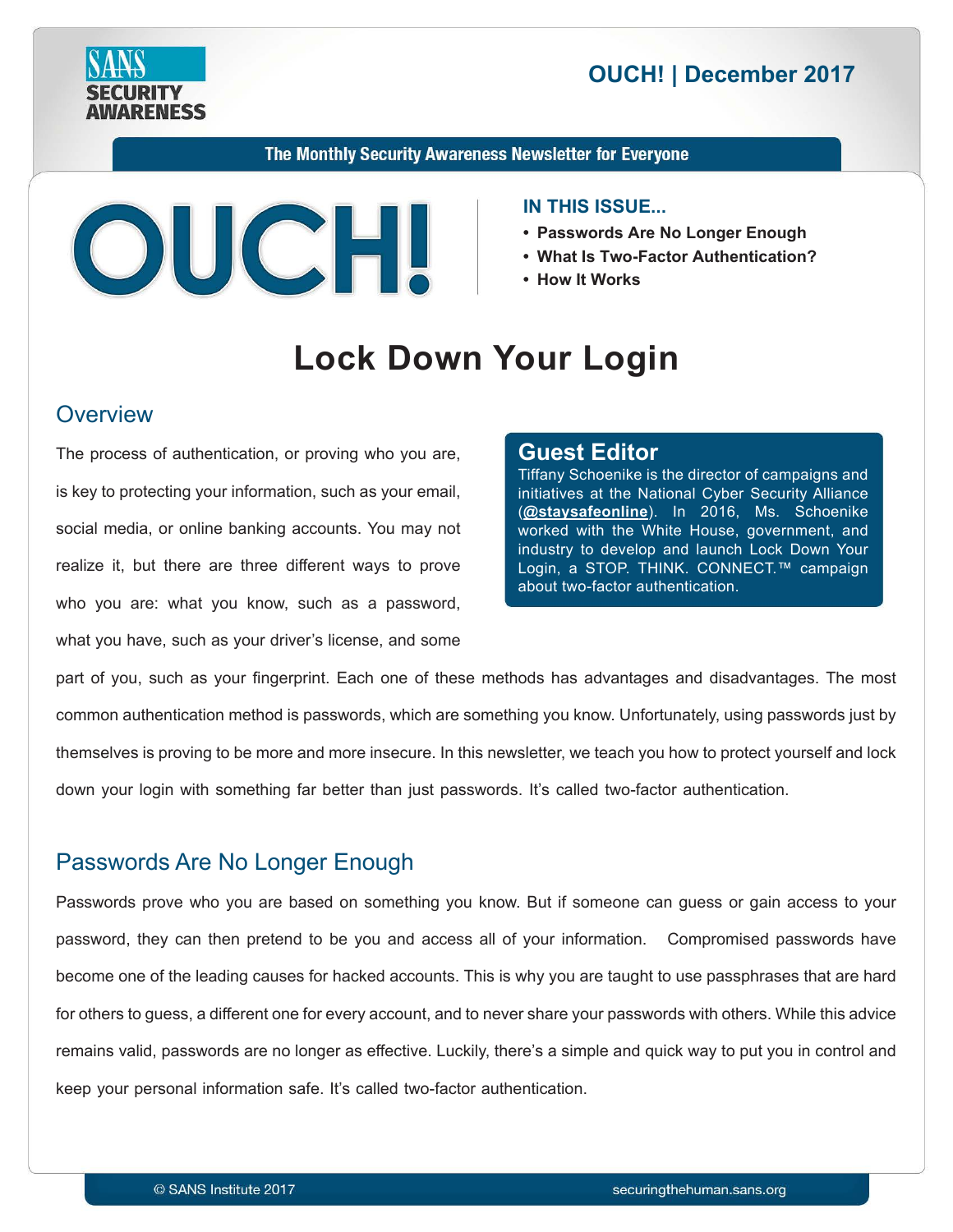# **2017 December 2017**



## What Is Two-Factor Authentication?

**RENESS** 

Two-factor authentication (also called two-step verification, multi-factor authentication, or 2FA) is far stronger than just using passwords by themselves. It works by requiring not one, but two different methods to prove you are who you say you are. A good example is your ATM card. When you withdraw money from an ATM machine, you are actually using two-factor authentication. To access your cash, you need two things: your ATM card (something you have) and your PIN number (something you know). If your ATM card is lost or stolen, others cannot withdraw your money without also knowing your PIN. A thief must have both your ATM card and pin to make a withdrawal. Two-factor authentication uses the same concept.



Lock down your login by using two-factor *authentication whenever possible. It is one of the strongest steps you can take to protect vourself* online.

#### How It Works

Two-factor authentication is widely available on most major banking, email, social networking, and other sites. In addition, most of these sites offer simple step-by-step instructions how to turn on two-factor authentication. (For more information, see the Resources section at the end of this newsletter.) Once you enable two-factor authentication, you can expect it to work like this. First, you log in to your account using your username and password, just as you always have. This is the first of the two factors--something you know. Then you will receive a unique code, often by text to your smartphone. You then enter that code into the login screen. This is the second of the two factors--you must have your phone to receive that code. Now your account is truly locked down. Even if a cybercriminal steals your password, they cannot access your account unless they also have your phone.